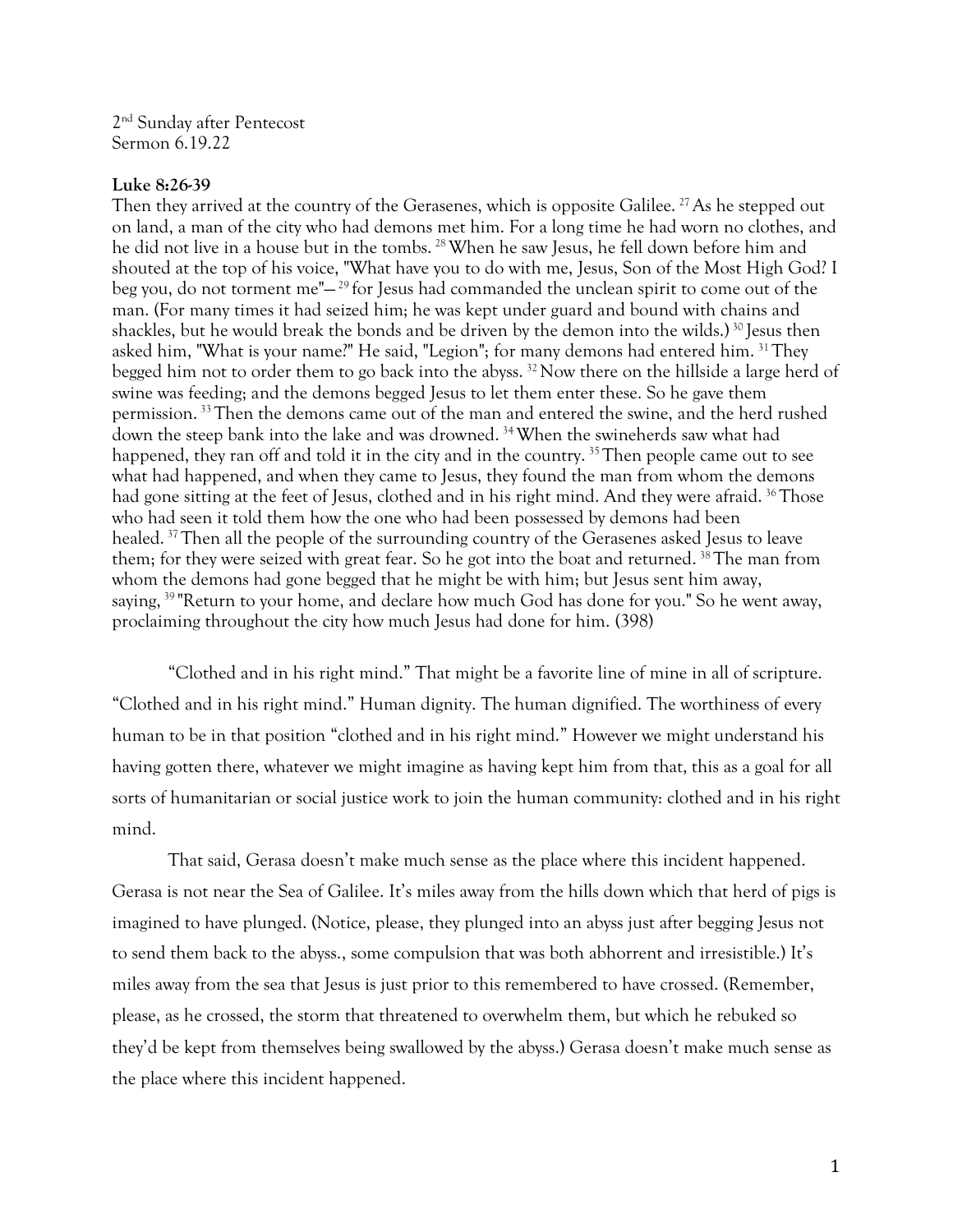And it's evident this has been troublesome throughout the centuries—that it makes little geographical sense. This is a story featured in all three synoptic gospels—Matthew, Mark, and Luke, which, in spite of its troublesome geography, suggests its importance in all sorts of contexts and for all sorts of reasons.

Don't forget, each of our gospel writers were of a particular moment in time and were of a particular community of believers, followers of the Jesus way. Each of them had their bent on things: each decided upon the importance of the many Jesus stories based on that bent—and decided upon the order of how they came in the Jesus story, and even decided on the words best used to tell those many stories. There are differences between the three, even contradictions.

And all of these suggest things about our gospel writers and why they wrote, and for whom they wrote, in ways we can put together so we might more fully understand—more fully understand the history of our faith and how it came to be in history. Not by magic but by inspired people. Not by something wholly transcendent and "inerrant," but by people "errant" indeed but full of the Holy Spirit and moved to tell the story by which they'd come to live.

We all do this—have stories by which we come to live.

These differences and even contradictions in the many tellings help us also more fully to grasp how very profound was the impact Jesus had. The variations in the stories don't undermine their veracity, they are rather testament to the profundity of it all: Jesus was personal (just ask John), Jesus was political (just ask Mark); Jesus was of God (so says John), Jesus was of humanity (so says Matthew); Jesus created culture (am I right, Luke?), Jesus deconstructed culture (Mark); Jesus was inimical (Mark), Jesus was the model for us all, which imperative that we follow (Luke); Jesus called forth community, Jesus ordained the individual; Jesus was the ancient of days, Jesus was the one who was coming, the past and the future and the ever-present.

Which was it? It was all of it! It *is* all of it.

Mark's gospel came first, likely written around the very time the Roman war against the Jews was running its hottest. Jerusalem was being destroyed. The Temple had been desecrated, and was even now being reduced to rubble, stone by stone, brought to nothing.

This, of course, would change everything.

Jewish practice had been largely centered around the Temple. For nearly a millennium, to be a Jew meant to be in relation to the Temple. But now that would change—and it would be a traumatic change. Judaism would become diasporic, and its way would be of the book, its practices largely about studying the book. Holidays would be celebrated in the home, among the family and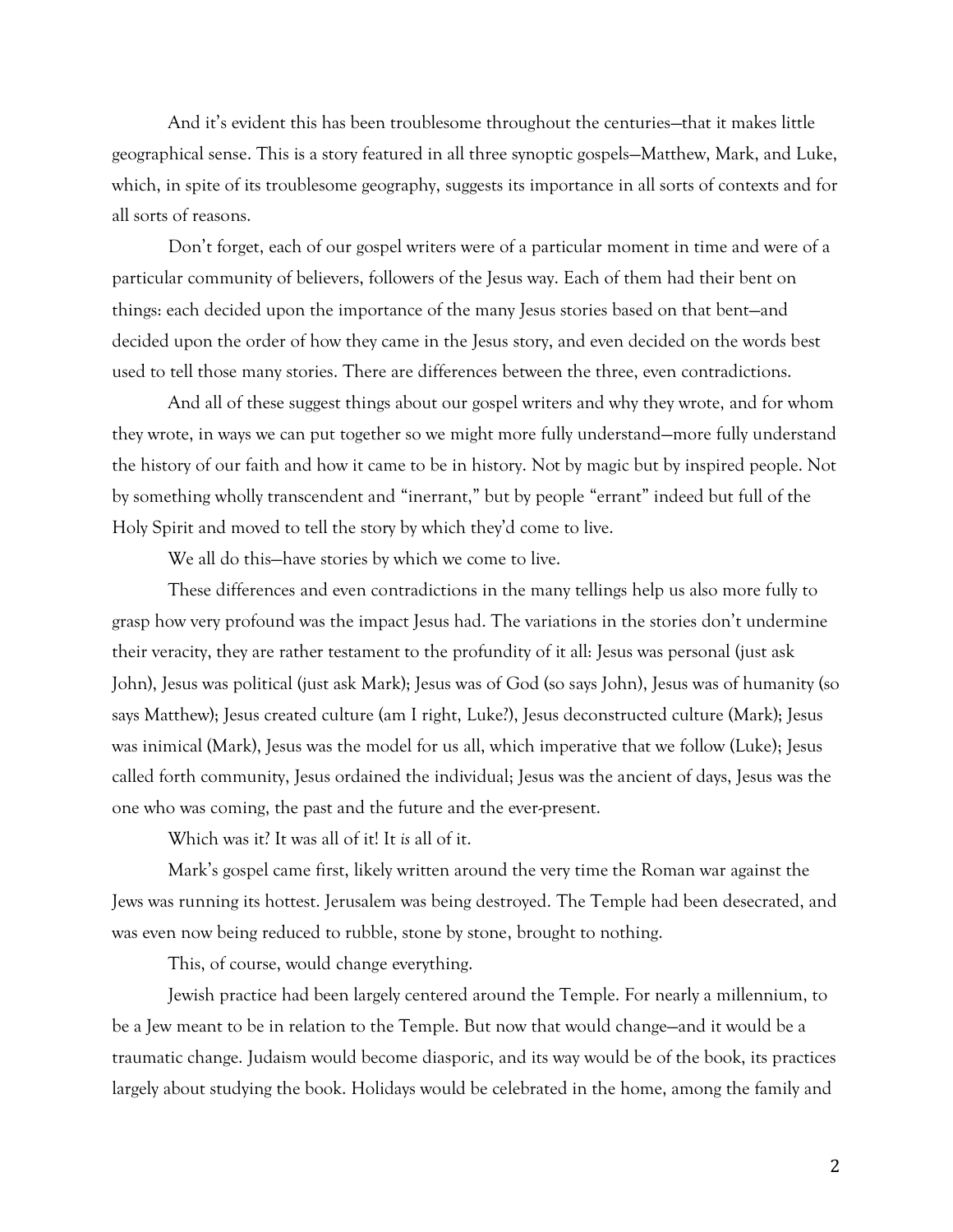immediate community, and the way together would be largely about learning, in the schul, in the synagogue.

Until the Temple were to be again.

Two millennia it has been…

Any day now…

Next year in Jerusalem.

At the same time, Christianity was finding its way, and first among Jews, for whom the loss of the Temple in the world would be felt as a sign from God that Jesus would somehow be as a new Temple. It would be around Jesus that this new community would gather and from which it would be sent forth to live.

See, these two, Judaism and Christianity, really are sibling religions, even twins. We might think of Judaism, since older, as progenitor. But both, Judaism as we know it and Christianity as it's always been, understand themselves—rightly—to be bearers of the ancient promise and walking in the ancient way, a continuing of the tradition from time immemorial.

What's more, both come into history at this same terrible moment, the removal of the Temple of any real way of practice.

This was a lecture point from my professor of Judaism at divinity school. An Orthodox Jew, he spoke from the inside. And it's helped me understand the terrible dynamic between Jews and the church, get a bit of handle on it. Sibling rivalry: that's all this is.

But consider the ancient siblings, especially the twins—Cain and Abel, Jacob and Esau, Joseph and all his brothers. Or Remus and Romulus. Sibling rivalry is no joke. We must be very careful here.

Mark's version of this story in Gerasa: Luke, who wrote the gospel lection for this morning and whose gospel we'll be following throughout this liturgical year, would take the cues from that.

Matthew, though, seems to have been troubled by Mark's remembering this whole thing happening in Gerasa, miles away from the hills down which the pigs were said to have run, plunging themselves into the very abyss the legion had begged to avoid. So, Matthew sets this story in Gadara, which is indeed closer to the Sea of Galilee—but still five or so miles away, demanding of these pigs the fitness of a mini-marathon champ.

For what it's worth, tradition and ancient exegesis on this text set the story at Gergasa, a third village, closer still to the sea. Origen, in the  $3<sup>rd</sup>$  century, claimed this is what the gospel writers must have meant. He wrote, "But Gergesa, from which comes the name the Gergesenes, is an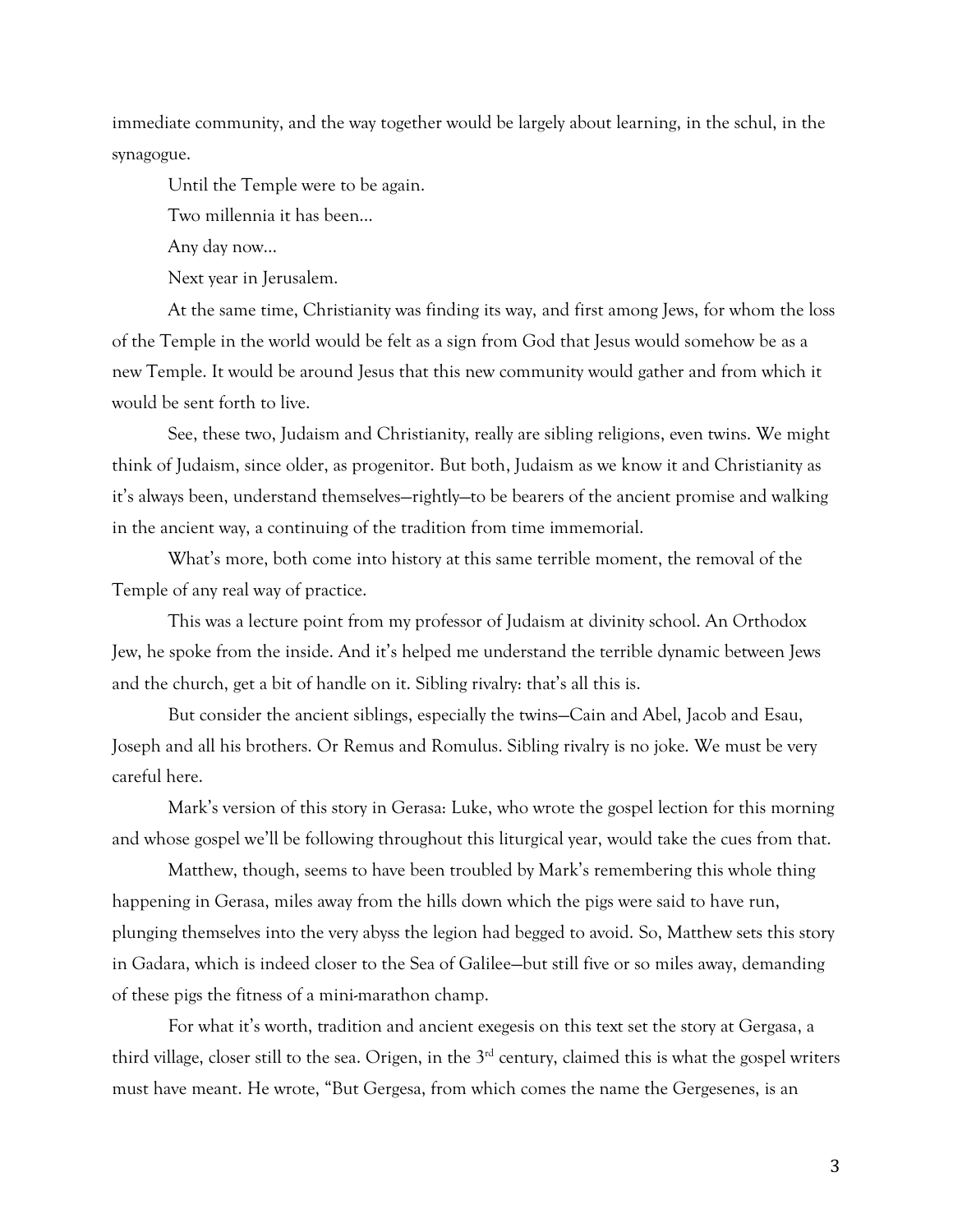ancient city in the vicinity of the lake which is now called Tiberias. There is a cliff lying beside this lake from which they point out the swine were cast down by the demons."

For his part, Luke stays with Gerasa, which surprises me, to be honest. Luke likes his narrative to make logical sense. For example, Luke clears up a lot of the ambiguity of Mark's version of this. Like, Luke explains that this man was always naked before explaining that, once healed, he was now clothed (and in his right mind). And before we see the man emerge from the tombs Luke tells us he's otherwise homeless, has been living among the tombs, living among the dead, as if he himself were dead.

Nonetheless, Luke stays with Gerasa—and maybe because it makes a certain sort of sense.

Gerasa is a word whose root also means "banish," as this man had been banished, as that which kept him banished would soon itself be banished. In the village of banish, what would soon be banished is the very act of banishing.

What's more Gerasa had a certain history. Twenty or so years prior to Luke's writing this narrative, in the year 66, a Roman legion took the town. These several thousand troops, killed all the men, took as captives the women and children. They burned down the houses, and then the houses in the surrounding villages. Eventually, war engulfed the entire hill country—war as abyss. It swallows up everything once it gets loose.

This was Gerasa—a name as tied to its recent past as Chernobyl is for us, just a village in north central Ukraine, right?

But there's still more. Roman legions often had emblems, worn as insignia on uniforms to identify to what unit each soldier belonged. One legion's emblem, Legio 10<sup>th</sup> Fretensis, was the pig. This was a legion that participated in sacking Jerusalem. This was the legion stationed in Jerusalem after the war in the 2<sup>nd</sup> century. The pig: printed on banners, on bricks and coins, on common objects to honor and celebrate this accomplished force, to make their presence known and felt.

But they too would eventually fall. Everything does. Even the mightiest. Even the most terrible. It's just a matter of how much they destroy before they do, how much of the hillside they trample before falling themselves into the abyss.

So, Luke might have figured, Gerasa made a certain sort of sense for this, for this man who was naked and living among the tombs, filled himself with a social trauma, filled himself with a whole history that's tough indeed to shake.

This can happen, you know. A person can become occupied by a whole history, in a way. A person can become possessed (let's say) by a traumatic past that transmits through shared memory,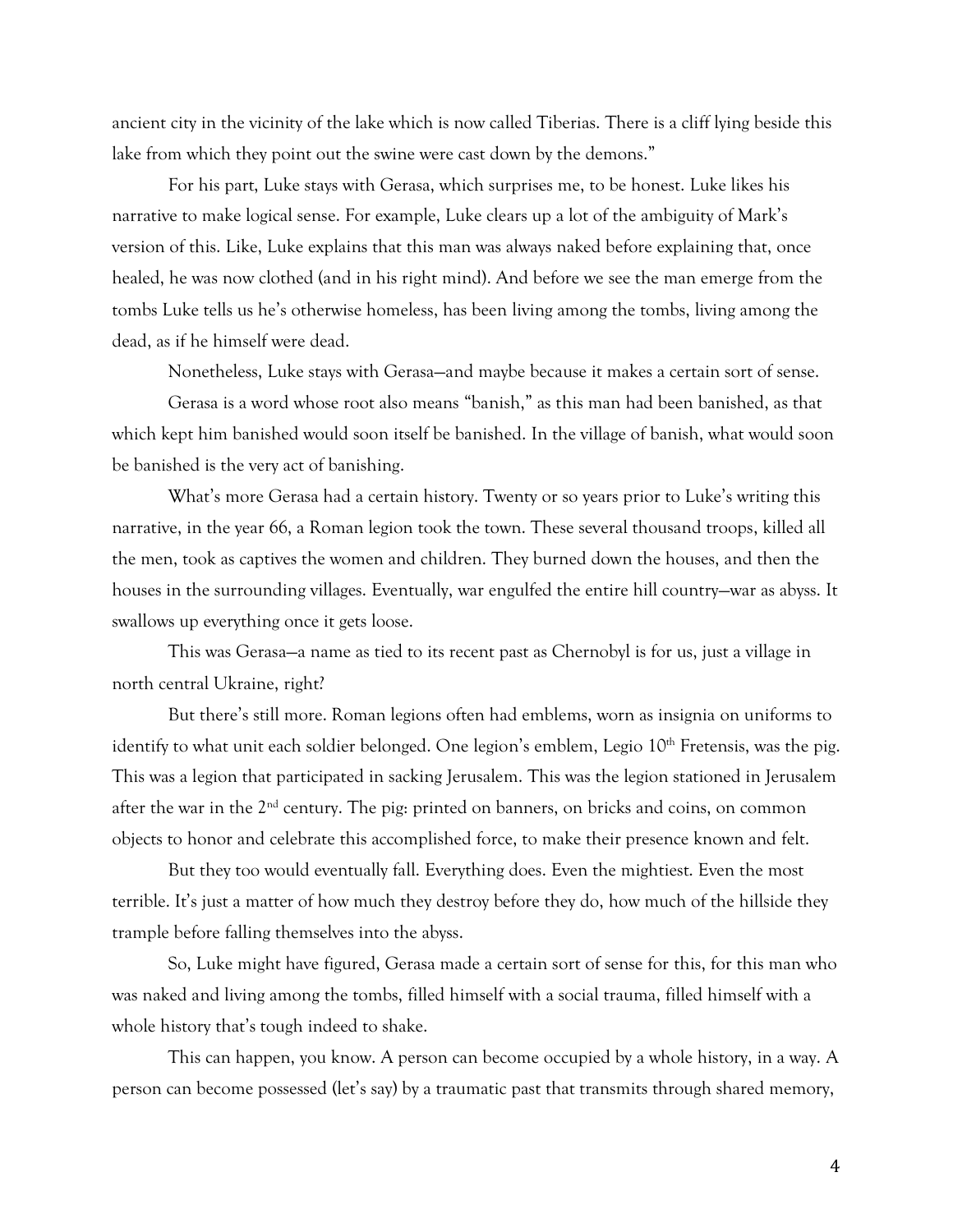through intergenerational means. Call it what you will. Luke called it demons. The gospel writers all did. That might be tough to take for us these days. But what would you call it? Or would you deny it? Are people really just individuals, buffered selves as Charles Taylor came to call "modern man," unaffected by social circumstance, unpenetrated by others or the past or anything. Selfmade. Self-actualized. Self-determined. "I got this."

I wish.

I have an acquaintance, someone I knew in high school. Native American, she lives on a reservation in Montana for the Northern Cheyenne. She went to Exeter, then Stanford, has a law degree from Colorado. She exercises real, felt power for good. But sometimes it gets to her—her social world sometimes gripped as if by seizure. Kids die on the reservation; women die. So many people she knows, kids her daughter's age. They kill themselves accidentally or on purpose. I don't know why violence is so pervasive. Mildly so, though. Like white noise, it's ordinary. Like tinnitus in your ear. Always there. I don't know why, but I can fairly guess.

"From the moment the demoniac first confronts Jesus, the whole episode invites us to consider what Jesus has to do with the forces that occupy and control us." That's priest and scholar Judith Jones writing. "…it challenges us to think more broadly about Jesus' sovereignty over the powers that destroy human life."

Here's how Luke does it—in his writing of the man "confronting" Jesus. This verb, "confronting," Luke uses elsewhere to speak of armies meeting in battle. It's as if he meant to imply this demon were indeed of a military legion.

And when the demon "seizes" the man, that's a verb our writer uses in his second book, the Book of Acts, to speak of Christians arrested by Romans and brought to trial. It's as if he meant to suggest it's the same thing, someone's called to good purpose but gets seized and stopped up.

Rev. Jones also notices, "The words for the hand and foot chains, for binding and guarding, are the same ones that Luke uses in Acts when the disciples are imprisoned. In short, the language of the whole episode evokes the experience of living under a brutal occupying power." Which, if demons don't have much traction these days, brutal occupying powers nonetheless do, sad to say.

Which has her wondering, this Rev. Jones: "How many people in our world are haunted by a traumatic past and tortured by memories? How many live unsheltered and inadequately clothed because of social and economic forces that they cannot overcome, no matter how hard they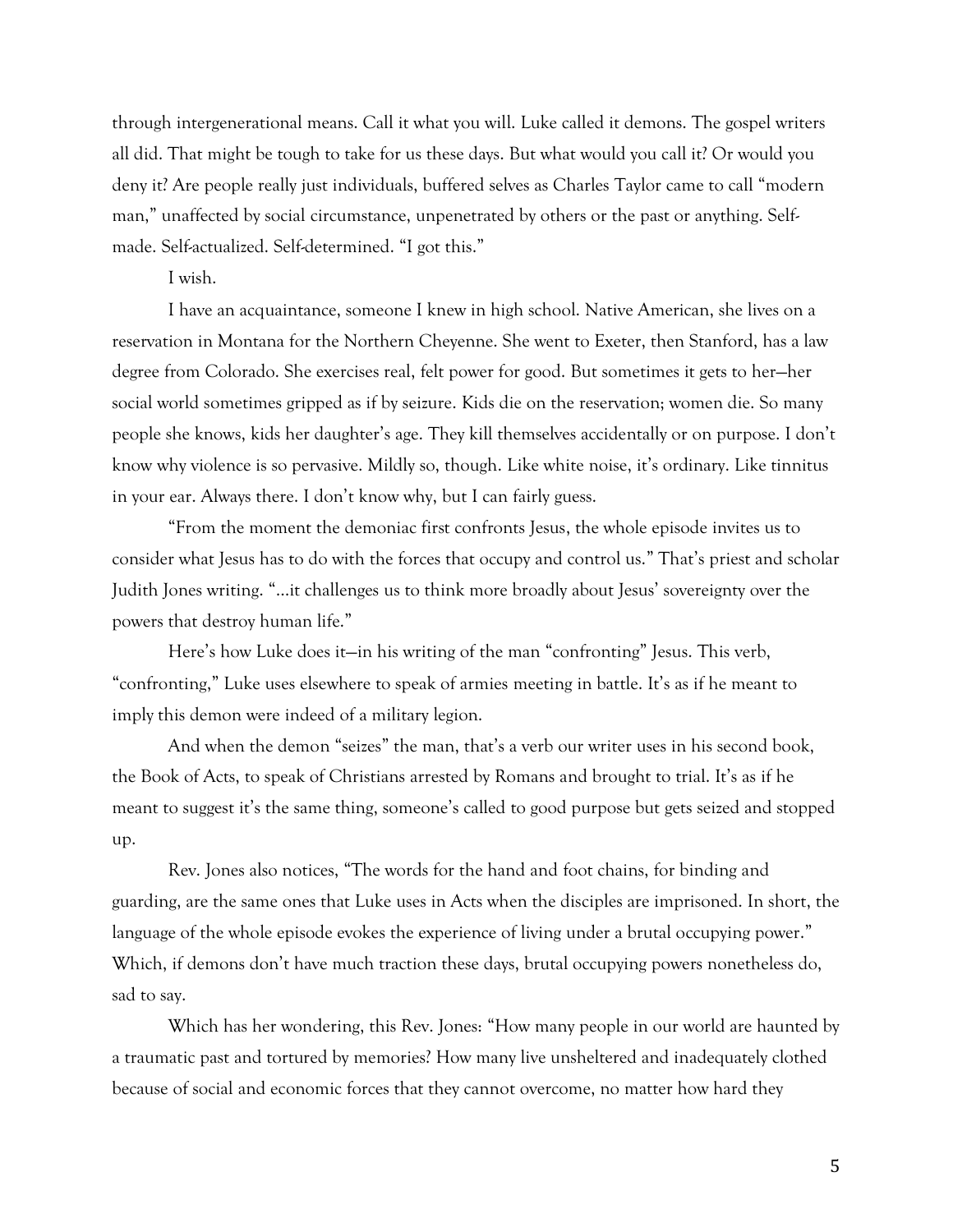struggle? How many are imprisoned, regarded as barely human, excluded, cast out? How many are enslaved by addiction" or held captive by though long-debunked, yet still real and ensnaring, racism?

It's Juneteenth today.

It's Juneteenth! The day in 1865, June 19<sup>th</sup>, when the last enslaved Black people were finally made free, in far-flung Texas, recalcitrant Texas. Holding its enslaved two and a half years after President Lincoln signed the Emancipation Proclamation, slave-holders in the furthest flung regions finally relented on June 19<sup>th</sup>, 1865.

And so it's been celebrated since 1866, the earliest celebrations taking place in Black churches, where Black people have long been allowed their dignity, even when everywhere else in America they were denied that. In church, they could be clothed and their right minds, so to speak—

or, rather, in *their* churches. In White churches, they were often consigned to the balcony, as at First Church in Pittsfield, which is why Black members there split off in the 19<sup>th</sup> century and founded Second Church in Pittsfield, Samuel Harrison's church, he who founded it, he who eventually also became the chaplain to the 54<sup>th</sup> Regiment of Massachusetts during the Civil War, an all-Black regiment.

As for here in Lenox, Church on the Hill, W.E.B DuBois was known to spend time here, hanging out with his friend James van der Zee whose grandfather and then father were our sextons—not exactly full membership, though maybe we played *some* part in forming these into men of arts and letters.

Though maybe we didn't.

We have to be open to the possibility that our legacy is less than we might like, maybe even far less. Really, we might have more demon than dignifier.

It's Juneteenth today, a holiday that marks the tragic fact of delayed justice, the terrible ensnaring that can be so long in letting go. Injustice occupies history; indignity haunts humanity, looking for an opportunity, looking for enablers. I won't *praise* patience among those whose suffering has already been long, indeed. Who am I to preach such patience in face of ensnaring injustice? I won't *praise* those whose jubilance has been delayed by brutal injustice slow to die. Who am I to applaud jubilance that finds cause to celebrate late in time? Instead, I'll step back at the sight of these things—gratitude where resentment might have come to dwell, jubilance where vengeance might have found footing: wow. Amazing grace.